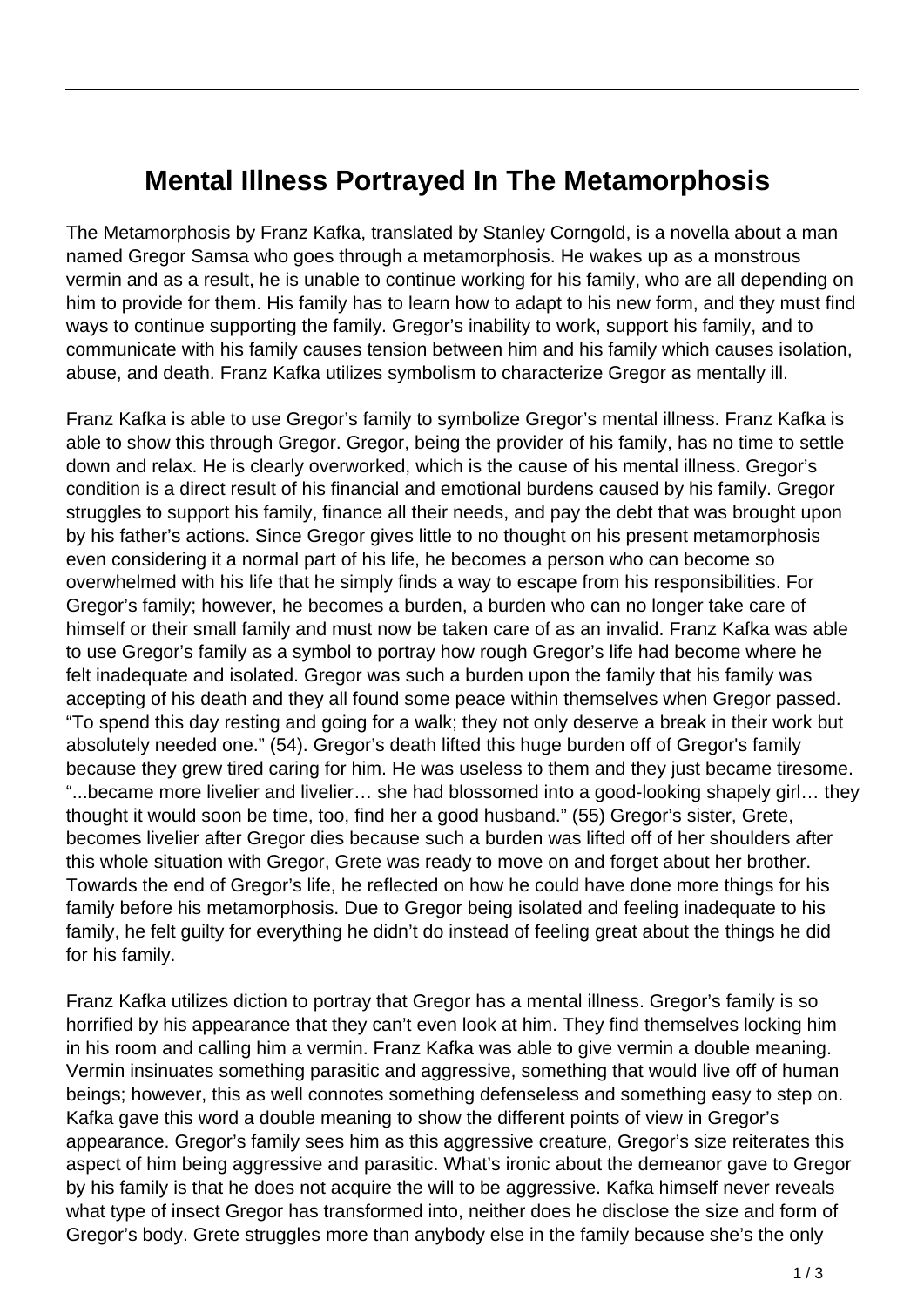one truly caring for him and eventually breaks down from the burden of having Gregor with them. "Things can't go on like this. Maybe you don't realize it, but I do. I won't pronounce the name of my brother in front of this monster, and so all I say is: we have to try to get rid of it. We've done everything humanly possible to take care of it and put up with it; I don't think anyone can blame us in the least." (48) Gregor is no longer a brother, provider, or a friend like he used to be, and everyday Gregor is falling further and further into his new accustomed life.

Franz Kafka uses the symbolism of doors and food to show that Gregor was emotionally and mentally ill. Gregor, without intentionally planning on it, has isolated himself from his family in more ways than one. "Complimented himself instead on the precaution he had adopted from business trips, is locking all the doors during the night, even at home." (6) Locking the door, and considering it a prudent habit, even though he is at home, a place where he should, without doubt, feel safe and secure. This defines his emotional suffering on a deeper level. In such a case, Gregor is in a position where he cannot trust anyone even his own family. Doors can symbolize opportunity or imprisonment, but when the door is locked this symbolizes Gregor's feeling of there's no way out of the situation he is in involving his family debt and being the only provider. Gregor's metamorphosis can also be seen as another form of emotional escape from the dangers and stress that he perceives within his reality. Without even realizing it, Gregor has virtually removed himself from life to hiding and be cared for in his miserable existence. Franz Kafka uses the doors by showing that Gregor is also uncomfortable in his own home. Franz Kafka does this by using the locked doors as symbolism while also being able to show that Gregor is suffering on a deeper level. Whether it was Gregor's emotional instability or Gregor feeling unmotivated, his family put him in a place where he felt unsafe emotionally causing him to suffer. Along with the doors, causing suffering in Gregor, food was used to symbolize how Gregor's family feels about Gregor. Grete, the closest family member to Gregor has the responsibility of feeding Gregor for most of the novella. Grete at first leaves milk and bread which used to be Gregor's favorite food before he transitioned. Grete leaves this to show her empathy after Gregor's metamorphosis, even though it used to be Gregor's favorite foods he doesn't finish the meal. Grete experiments with different foods to see what he wants and likes. Grete takes great care in finding foods for Gregor to eat and make sure he is comfortable. The more this goes on Grete loses interest in what he wants to eat and whether he likes it or not. As this goes on she is finding Gregor as a burden even more and a waste of time. When the boarders come to stay at Samsa's house Gregor is starving and is being left unfed while the borders are able to eat as much as they want. Gregor, of course, feels some resentment towards this and this signifies that the family's feelings about feeding Gregor have changed.

Franz Kafka uses symbolism to characterize Gregor as mentally ill. Gregor's character was portrayed as having a difficult time believing and trusting others. Gregor's family was selfish and they did not want anything to do with him after he transitioned. Gregor had a difficult life trying to keep up with all of the struggles that came with his everyday life. Whether it was his responsibilities at work or the stress of feeling unsafe at home. This caused him to mentally remove himself from the situation and go through his own metamorphosis causing him to become a tremendous burden upon his family. Franz Kafka was also able to use diction to ironically define who Gregor was as a vermin. However, these all tie together to show that Gregor was truly mentally ill and did not go physically go through a metamorphosis but mentally and emotionally.

## **Work Cited:**